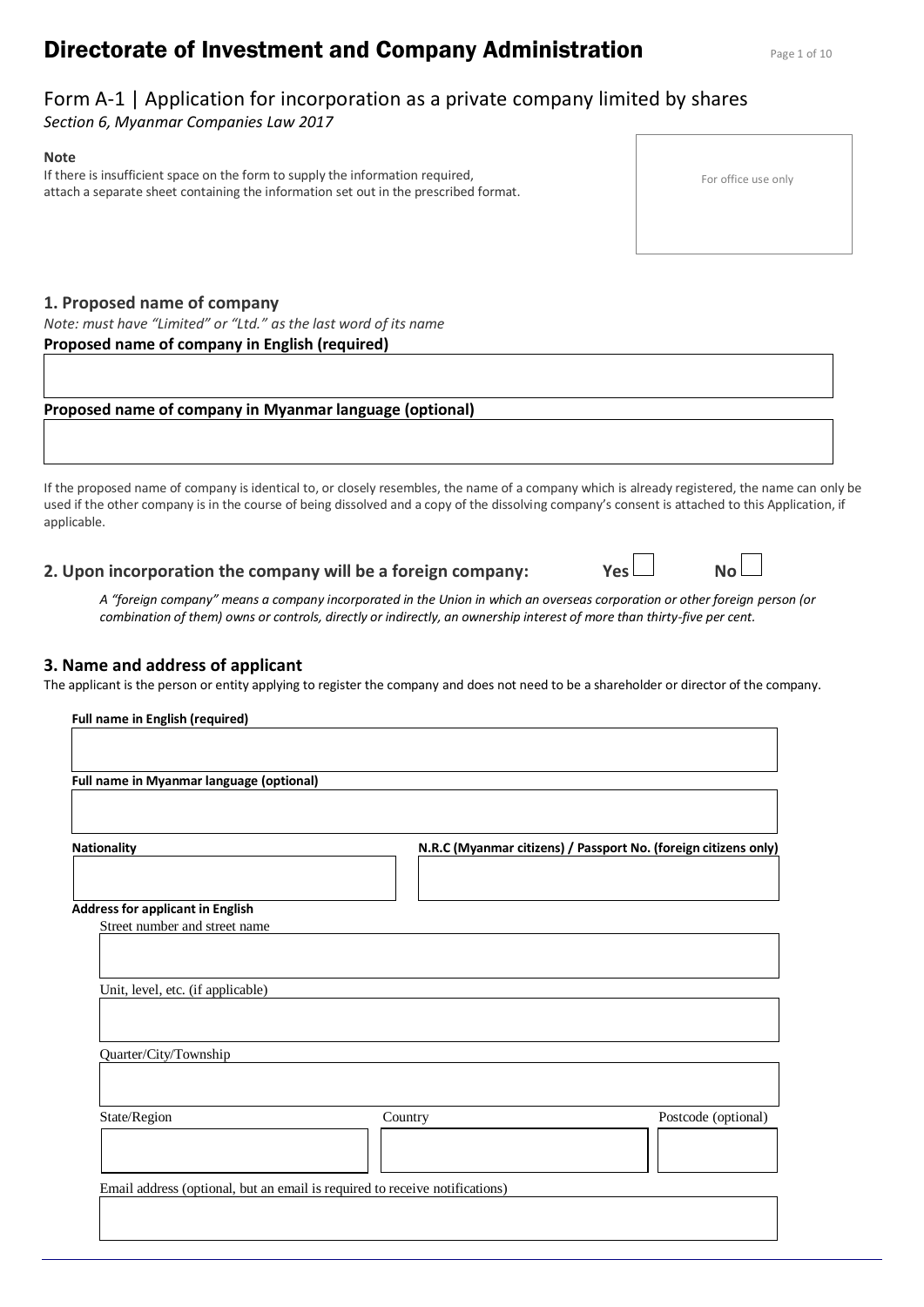#### **4. Name, address and other information for each director**

*By signing this Application, the Applicant affirms that the persons named below are the initial directors of the company. The Applicant attests that each person named as a director has consented in writing to act in this capacity.*

*Notes 1) The company must hold evidence of each director's written consent with the company records.*

- *2) At least one director must be ordinarily resident in the Union.*
- *3) You must provide the name and address for each director in English. You may also provide the name in Myanmar language.*
- *4) If there are more than 3 initial directors please submit additional pages with this Application that contain the required information.*
- *5) A copy of each director's national registration card (N.R.C) for Myanmar citizens and passport for foreign citizens must be attached to this Application.*

# **A. First director**

**Full name in English (required)**

**Former name of this person, if applicable, in English** 

**Full name in Myanmar (optional)**

**Former name of this person, if applicable, in Myanmar language (optional)**

| Nationality | N.R.C. (for Myanmar citizens) / Passport (for foreign citizens only) |
|-------------|----------------------------------------------------------------------|
|             |                                                                      |
|             |                                                                      |
|             |                                                                      |

**Other nationalities, if applicable**

**Business occupation, if any**

| ۰, | ٠<br>٠<br>۰,<br><br>۰,<br>× |  |
|----|-----------------------------|--|
|    |                             |  |

**Date of birth** 

 $\Box$  Male  $\Box$  Female

# **Usual residential address for this director in English (required)**

| Street number and street name     |                                                                             |                     |
|-----------------------------------|-----------------------------------------------------------------------------|---------------------|
|                                   |                                                                             |                     |
|                                   |                                                                             |                     |
| Unit, level, etc. (if applicable) |                                                                             |                     |
|                                   |                                                                             |                     |
|                                   |                                                                             |                     |
| Quarter/City/Township             |                                                                             |                     |
|                                   |                                                                             |                     |
|                                   |                                                                             |                     |
| State/Region                      | Country                                                                     | Postcode (optional) |
|                                   |                                                                             |                     |
|                                   |                                                                             |                     |
|                                   | Email address (optional, but an email is required to receive notifications) |                     |
|                                   |                                                                             |                     |
|                                   |                                                                             |                     |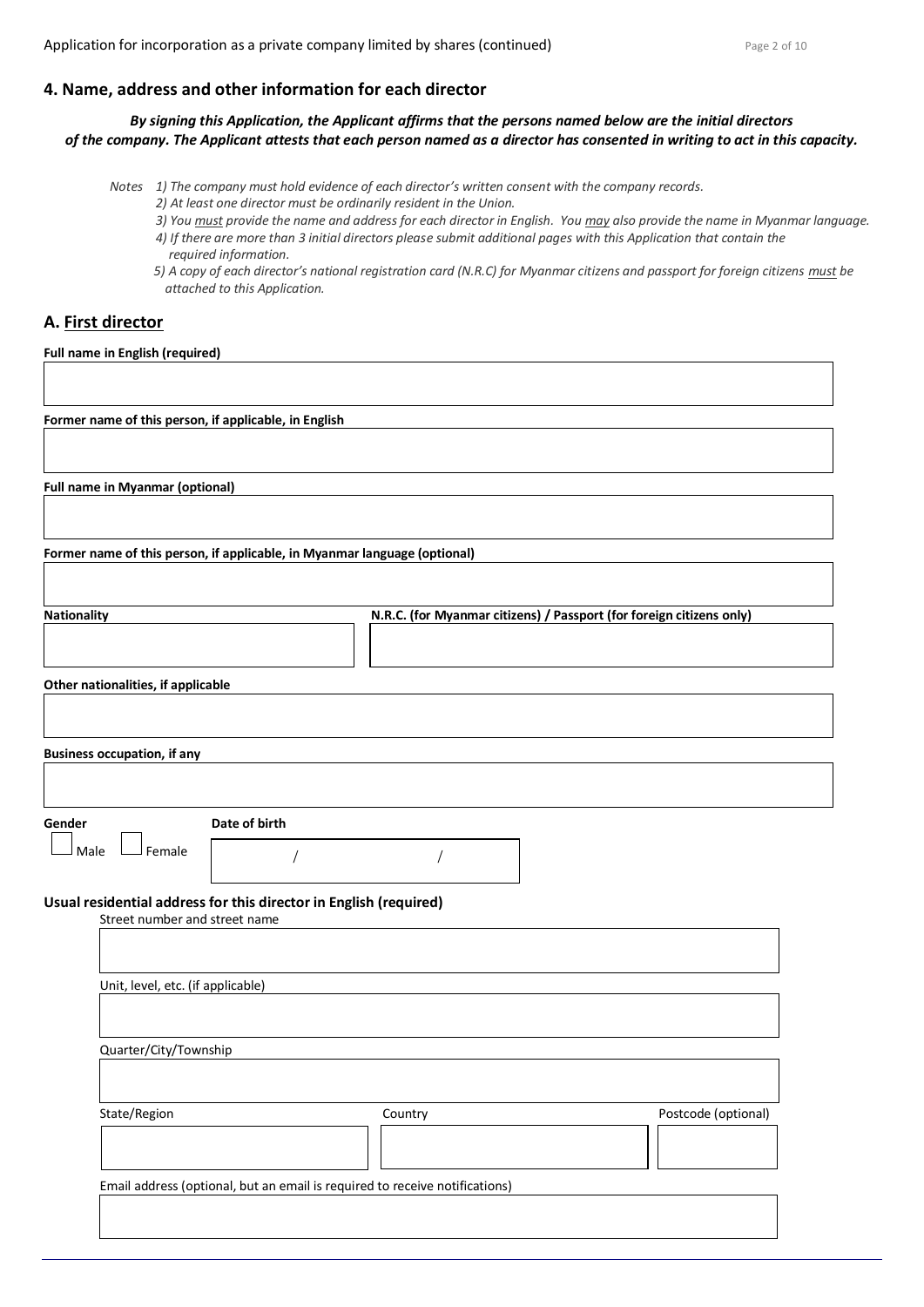# **B. Second director**

| <b>Full name in English (required)</b>                                              |
|-------------------------------------------------------------------------------------|
|                                                                                     |
| Former name of this person, if applicable, in English                               |
|                                                                                     |
| <b>Full name in Myanmar (optional)</b>                                              |
|                                                                                     |
| Former name of this person, if applicable, in Myanmar language (optional)           |
|                                                                                     |
| Nationality<br>N.R.C. (for Myanmar citizens) / Passport (for foreign citizens only) |
|                                                                                     |
| Other nationalities, if applicable                                                  |
|                                                                                     |
|                                                                                     |
| <b>Business occupation, if any</b>                                                  |
|                                                                                     |
| Date of birth<br>Gender                                                             |
| Female<br>Male                                                                      |
| Usual residential address for this director in English (required)                   |
| Street number and street name                                                       |
|                                                                                     |
| Unit, level, etc. (if applicable)                                                   |
|                                                                                     |
| Quarter/City/Township                                                               |
|                                                                                     |
| State/Region<br>Postcode (optional)<br>Country                                      |
|                                                                                     |
|                                                                                     |
| Email address (optional, but an email is required to receive notifications)         |
|                                                                                     |
| Phone Number (optional, but a phone number is required to receive notifications)    |
|                                                                                     |
|                                                                                     |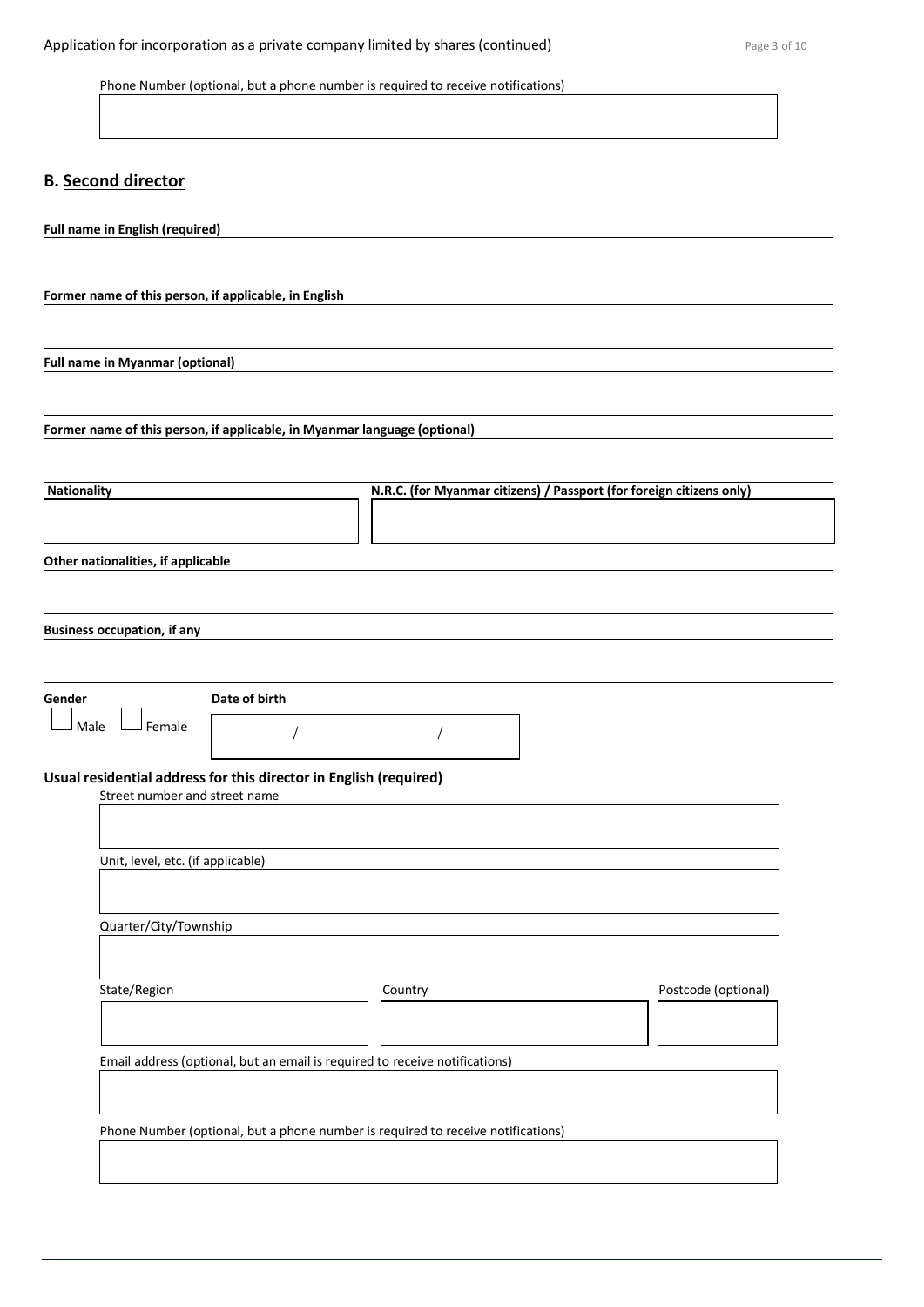# **C. Third director**

| Full name in English (required)                       |                                                                                  |                                                                      |                     |
|-------------------------------------------------------|----------------------------------------------------------------------------------|----------------------------------------------------------------------|---------------------|
| Former name of this person, if applicable, in English |                                                                                  |                                                                      |                     |
|                                                       |                                                                                  |                                                                      |                     |
| <b>Full name in Myanmar (optional)</b>                |                                                                                  |                                                                      |                     |
|                                                       |                                                                                  |                                                                      |                     |
|                                                       | Former name of this person, if applicable, in Myanmar language (optional)        |                                                                      |                     |
| <b>Nationality</b>                                    |                                                                                  | N.R.C. (for Myanmar citizens) / Passport (for foreign citizens only) |                     |
|                                                       |                                                                                  |                                                                      |                     |
| Other nationalities, if applicable                    |                                                                                  |                                                                      |                     |
|                                                       |                                                                                  |                                                                      |                     |
| <b>Business occupation, if any</b>                    |                                                                                  |                                                                      |                     |
| Gender                                                | Date of birth                                                                    |                                                                      |                     |
| Female<br>Male                                        |                                                                                  |                                                                      |                     |
|                                                       | Usual residential address for this director in English (required)                |                                                                      |                     |
| Street number and street name                         |                                                                                  |                                                                      |                     |
| Unit, level, etc. (if applicable)                     |                                                                                  |                                                                      |                     |
|                                                       |                                                                                  |                                                                      |                     |
| Quarter/City/Township                                 |                                                                                  |                                                                      |                     |
| State/Region                                          |                                                                                  | Country                                                              | Postcode (optional) |
|                                                       |                                                                                  |                                                                      |                     |
|                                                       | Email address (optional, but an email is required to receive notifications)      |                                                                      |                     |
|                                                       | Phone Number (optional, but a phone number is required to receive notifications) |                                                                      |                     |
|                                                       |                                                                                  |                                                                      |                     |

# **5. Name, address and other information for secretary, if applicable**

A company may have a secretary, but this is not required.

#### *By signing this Application, the Applicant affirms that the person named below is the initial secretary of the company. The Applicant attests that the person named as secretary has consented in writing to act in this capacity.*

*Note: 1) The company must hold evidence of the secretary's written consent with the company records. 2) A copy of the secretary's national registration card (N.R.C) for Myanmar citizens and passport for foreign citizens must be attached to this Application.*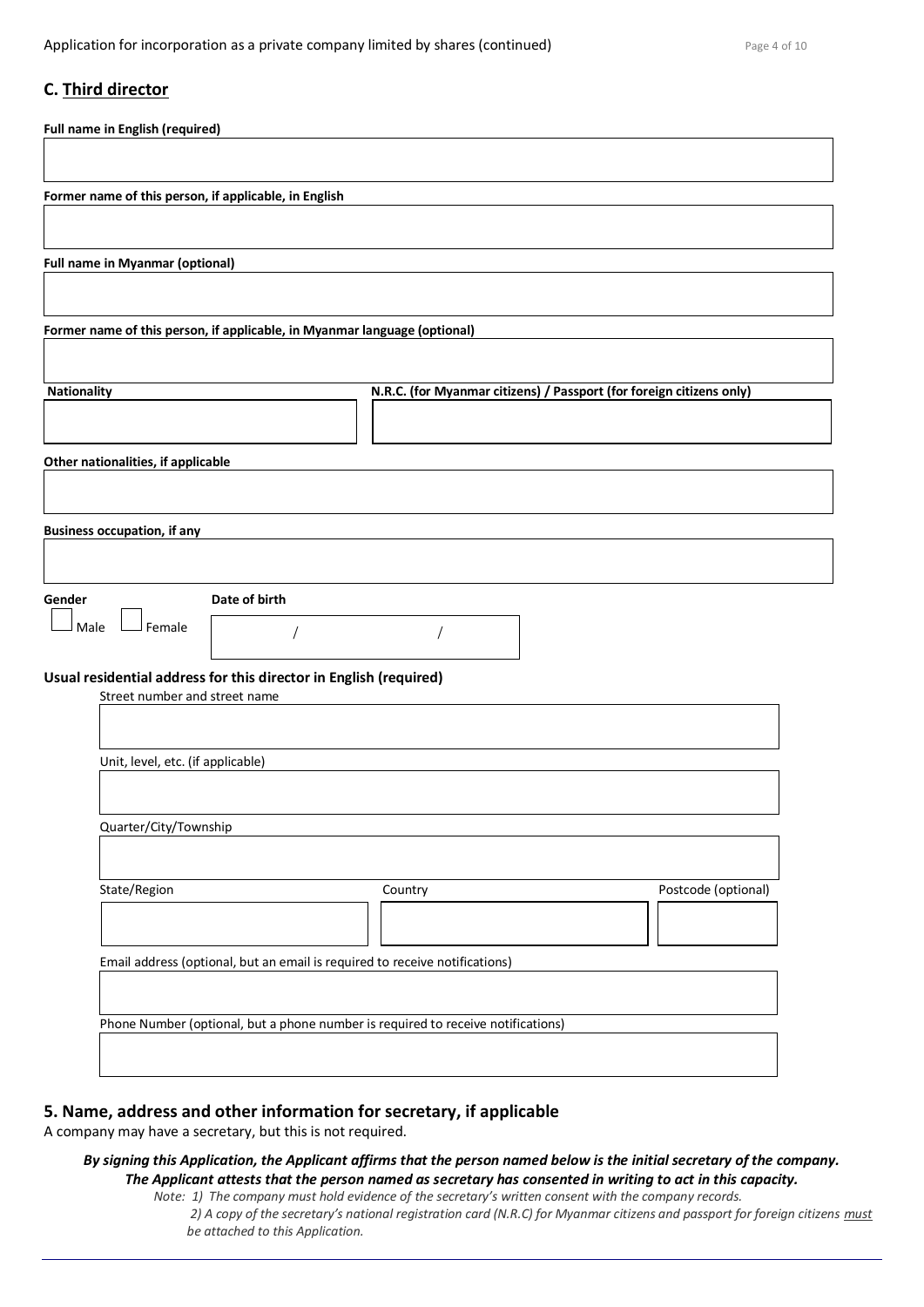| Full name in English (required)                                                  |               |                                                                      |                     |
|----------------------------------------------------------------------------------|---------------|----------------------------------------------------------------------|---------------------|
|                                                                                  |               |                                                                      |                     |
| Former name of this person, if applicable, in English                            |               |                                                                      |                     |
|                                                                                  |               |                                                                      |                     |
| <b>Full name in Myanmar (optional)</b>                                           |               |                                                                      |                     |
|                                                                                  |               |                                                                      |                     |
| Former name of this person, if applicable, in Myanmar language (optional)        |               |                                                                      |                     |
|                                                                                  |               |                                                                      |                     |
| <b>Nationality</b>                                                               |               | N.R.C. (for Myanmar citizens) / Passport (for foreign citizens only) |                     |
|                                                                                  |               |                                                                      |                     |
| Other nationalities, if applicable                                               |               |                                                                      |                     |
|                                                                                  |               |                                                                      |                     |
| <b>Business occupation, if any</b>                                               |               |                                                                      |                     |
|                                                                                  |               |                                                                      |                     |
|                                                                                  |               |                                                                      |                     |
| Gender<br>Female<br>Male                                                         | Date of birth |                                                                      |                     |
|                                                                                  |               |                                                                      |                     |
| Usual residential address in English (required)<br>Street number and street name |               |                                                                      |                     |
|                                                                                  |               |                                                                      |                     |
|                                                                                  |               |                                                                      |                     |
| Unit, level, etc. (if applicable)                                                |               |                                                                      |                     |
|                                                                                  |               |                                                                      |                     |
| Quarter/City/Township                                                            |               |                                                                      |                     |
|                                                                                  |               |                                                                      |                     |
| State/Region                                                                     |               | Country                                                              | Postcode (optional) |
|                                                                                  |               |                                                                      |                     |
| Email address                                                                    |               |                                                                      |                     |
|                                                                                  |               |                                                                      |                     |
| Phone Number                                                                     |               |                                                                      |                     |
|                                                                                  |               |                                                                      |                     |

# **6. Registered office address in English**

Street number and street name

Unit, level, etc. (if applicable)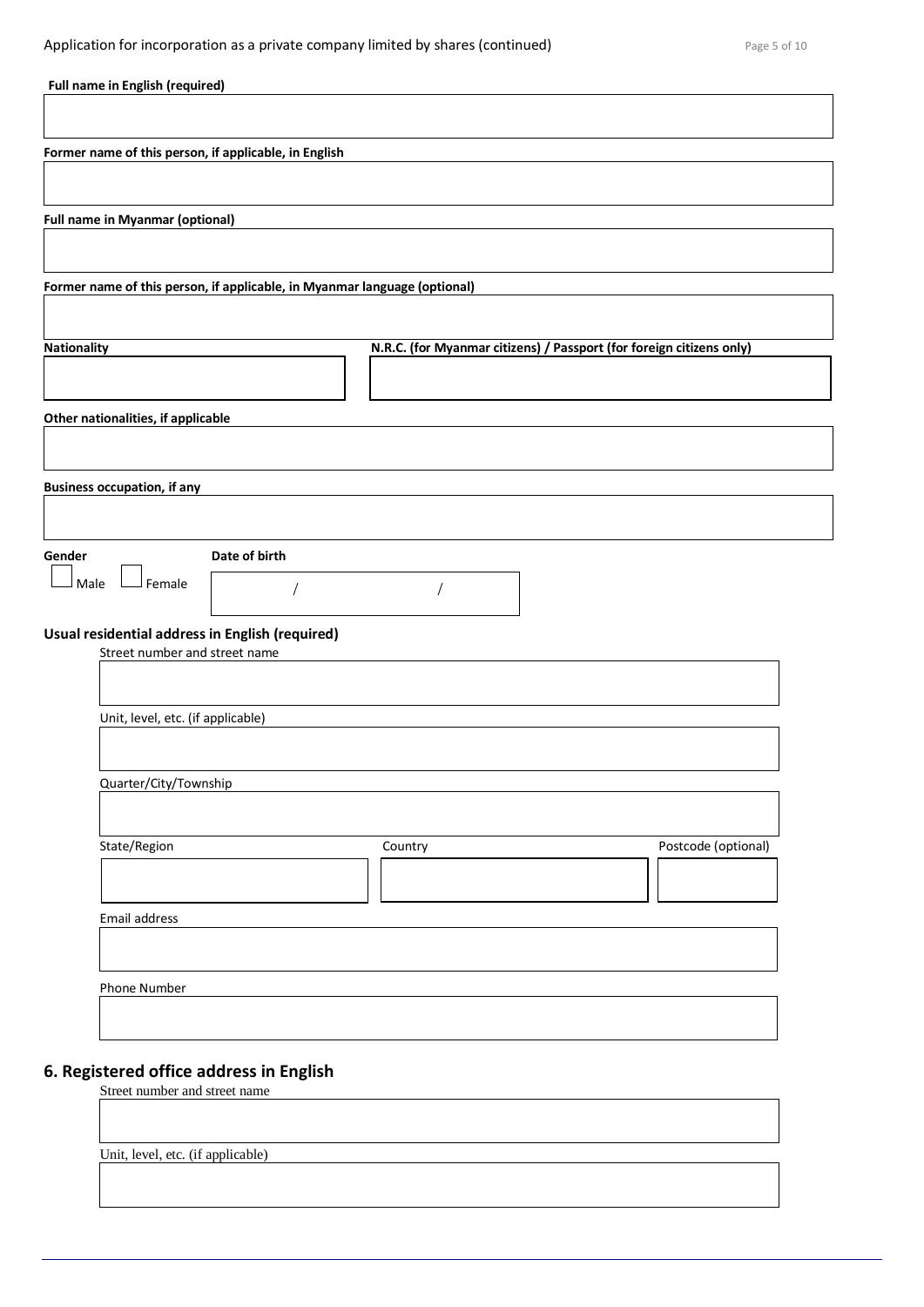$\overline{\phantom{0}}$ 

 $\Gamma$ 

| Quarter/City/Township |         |                     |
|-----------------------|---------|---------------------|
|                       |         |                     |
|                       |         |                     |
| State/Region          | Country | Postcode (optional) |
|                       |         |                     |
|                       |         |                     |

# **7. Address of principal place of business in the Union in English (if different to registered office)**

| Street number and street name     |         |                     |
|-----------------------------------|---------|---------------------|
|                                   |         |                     |
|                                   |         |                     |
| Unit, level, etc. (if applicable) |         |                     |
|                                   |         |                     |
|                                   |         |                     |
| Quarter/City/Township             |         |                     |
|                                   |         |                     |
|                                   |         |                     |
| State/Region                      | Country | Postcode (optional) |
|                                   |         |                     |
|                                   |         |                     |
|                                   |         |                     |
|                                   |         |                     |

#### **8. Share capital**

| A. Total number of shares of all classes to be issued by the company:                      |    |
|--------------------------------------------------------------------------------------------|----|
| B. The currency in which the company's share capital is to be denominated:<br>(MMK or USD) |    |
| C. Does the company have an ultimate holding company?<br>Yes.                              | No |

*This question only applies if the company has a member which is a corporate entity. "Ultimate holding company", in relation to a body corporate, means a body corporate that is a holding company of the first-mentioned body corporate and is itself not a subsidiary of any body corporate.*

| Name of ultimate holding company           |                               |
|--------------------------------------------|-------------------------------|
|                                            |                               |
|                                            |                               |
|                                            |                               |
| <b>Registration number (if applicable)</b> | Jurisdiction of incorporation |
|                                            |                               |
|                                            |                               |
|                                            |                               |

#### **D. Share capital structure**

| Share class code | Full title of class if not listed in the share<br>class code table below | Total number<br>of shares | Total amount paid on<br>these shares (if<br>applicable) | Total amount unpaid<br>on these shares (if<br>applicable) |
|------------------|--------------------------------------------------------------------------|---------------------------|---------------------------------------------------------|-----------------------------------------------------------|
|                  |                                                                          |                           |                                                         |                                                           |
|                  |                                                                          |                           |                                                         |                                                           |
|                  |                                                                          |                           |                                                         |                                                           |

*The following are standard share codes that may be used to complete the table above. If the company will have a class of shares that does not appear in this table below please enter the full title of the class in the space provided above.*

| Share class code | Full title of share class |
|------------------|---------------------------|
| ORD              | Ordinary                  |
| А                | Class A shares            |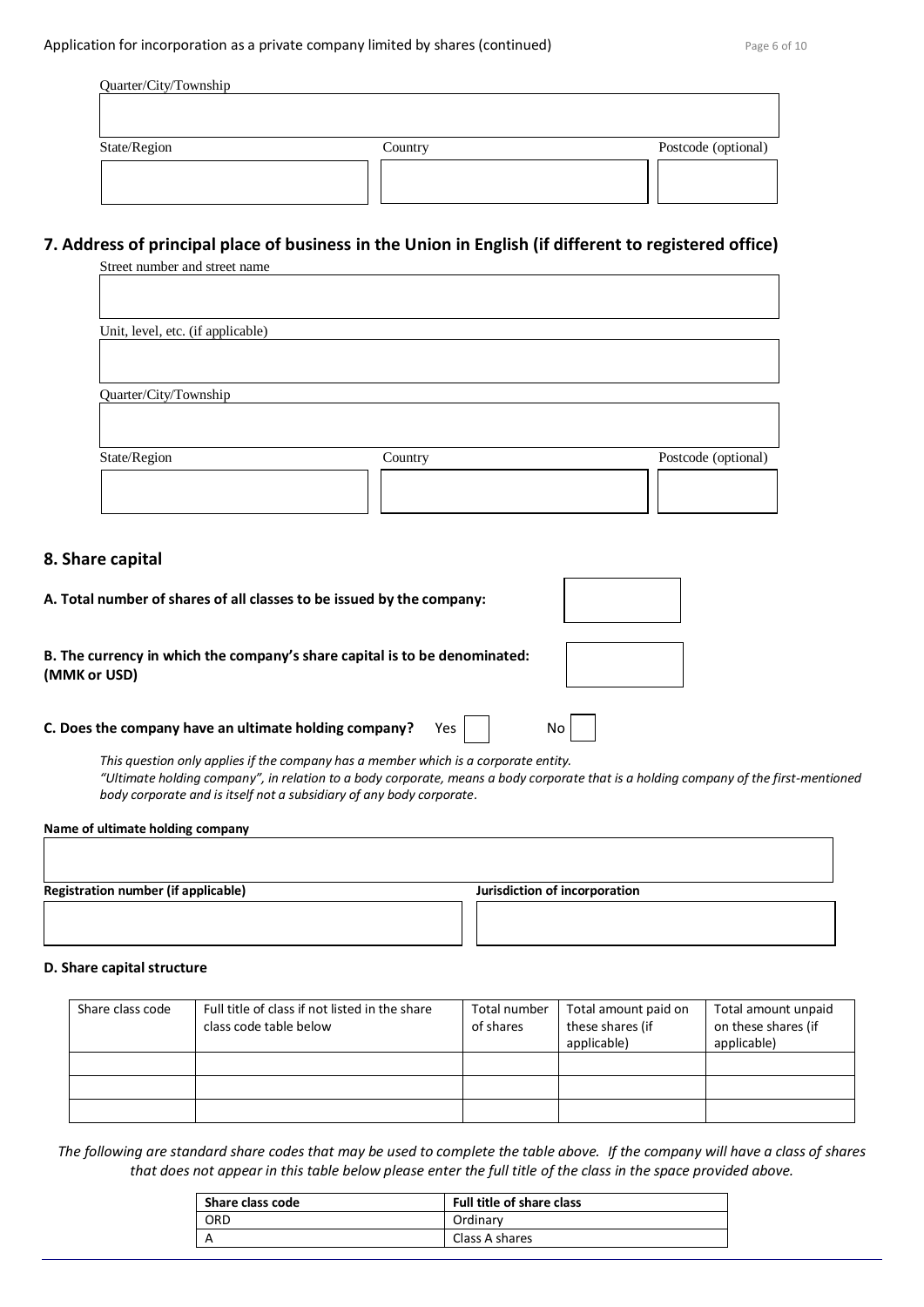| B           | Class B shares               |
|-------------|------------------------------|
|             | Class C shares               |
| <b>FMP</b>  | Employee's shares            |
| <b>MGM</b>  | Management shares            |
| <b>RFD</b>  | Redeemable shares            |
| <b>PRF</b>  | Preference shares            |
| <b>RFDP</b> | Redeemable-Preference shares |

#### **9. Members**

#### **Instructions for completing member information**

*If there is insufficient space please attach additional pages with this Application containing the required information.*

#### **Number of members**

A private company may have no more than fifty (50) members. However—

a) Shares held by employees of the company do not count towards this 50-members limit; and

b) If two or more persons hold shares jointly, they are treated as one member. For joint members, provide the particulars of each person on a separate sheet and indicate that the shares are jointly held.

#### *By signing this Application, the Applicant attests that each person named as a member has consented in writing to act in this capacity and subscribe for the shares to be allotted to them.*

#### **A. Members that are natural persons**

#### **i) First member that is a natural person**

**Full name in English (required)**

|                                                                                                               |                                                                                     | N.R.C. (for Myanmar citizens) / Passport (for foreign citizens only) |  |
|---------------------------------------------------------------------------------------------------------------|-------------------------------------------------------------------------------------|----------------------------------------------------------------------|--|
|                                                                                                               |                                                                                     |                                                                      |  |
|                                                                                                               |                                                                                     |                                                                      |  |
|                                                                                                               |                                                                                     |                                                                      |  |
|                                                                                                               |                                                                                     |                                                                      |  |
|                                                                                                               |                                                                                     |                                                                      |  |
|                                                                                                               |                                                                                     |                                                                      |  |
|                                                                                                               |                                                                                     |                                                                      |  |
| Other nationalities, if applicable<br>Female<br><b>Address in English (required)</b><br>Quarter/City/Township | Date of birth<br>Street number and street name<br>Unit, level, etc. (if applicable) |                                                                      |  |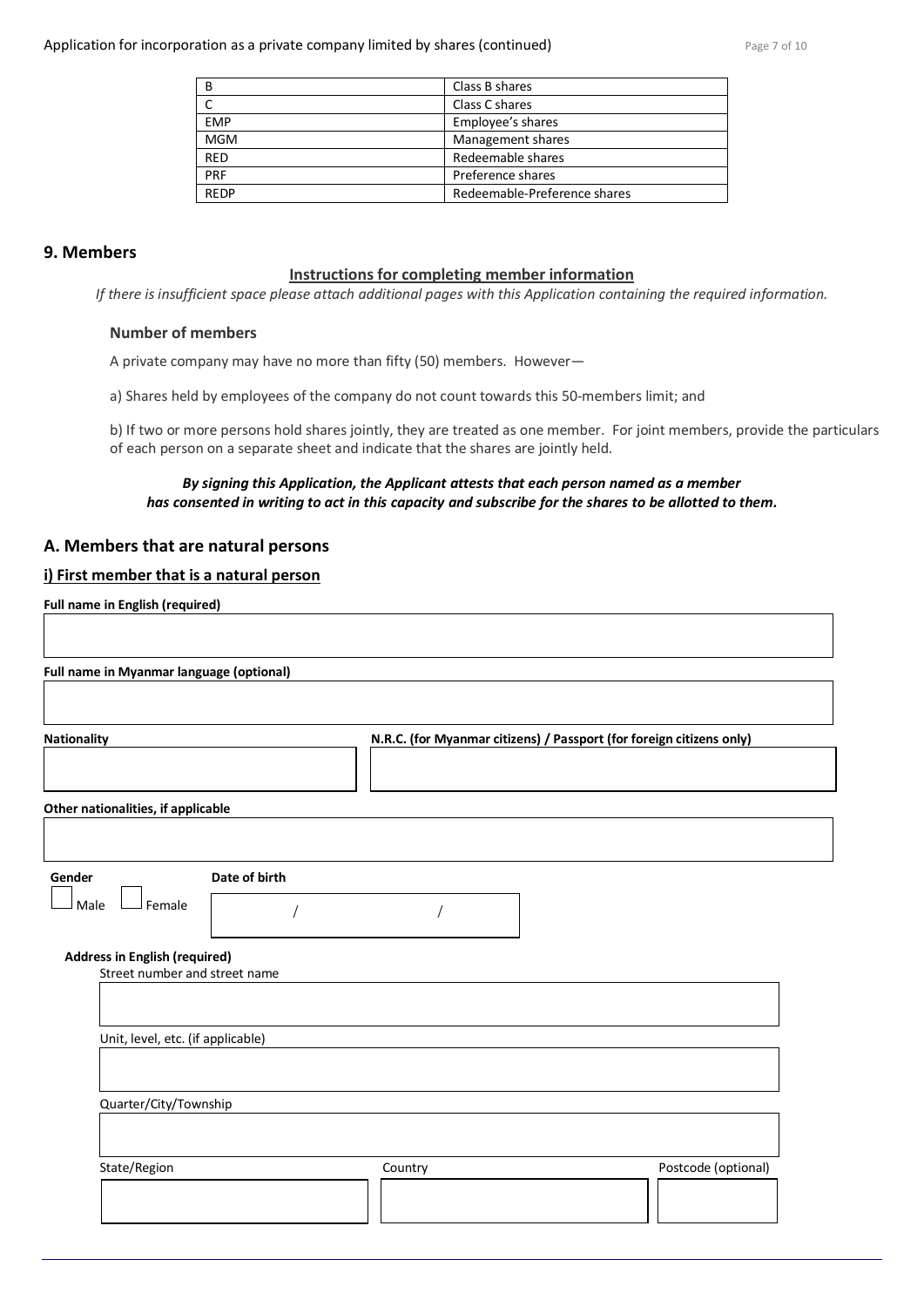#### **Shareholding details**

| Share class code | Full title of class if not listed in the<br>share class code table | Total number<br>of shares | Total amount paid on<br>these shares (if<br>applicable) | Total amount unpaid<br>on these shares (if<br>applicable) |
|------------------|--------------------------------------------------------------------|---------------------------|---------------------------------------------------------|-----------------------------------------------------------|
|                  |                                                                    |                           |                                                         |                                                           |
|                  |                                                                    |                           |                                                         |                                                           |
|                  |                                                                    |                           |                                                         |                                                           |

## **ii) Second member that is a natural person**

**Full name in English (required)**

| <b>Nationality</b>                                                    |               |  | N.R.C. (for Myanmar citizens) / Passport (for foreign citizens only) |  |
|-----------------------------------------------------------------------|---------------|--|----------------------------------------------------------------------|--|
| Other nationalities, if applicable                                    |               |  |                                                                      |  |
| Gender<br>Female<br>Male                                              | Date of birth |  |                                                                      |  |
| <b>Address in English (required)</b><br>Street number and street name |               |  |                                                                      |  |
| Unit, level, etc. (if applicable)                                     |               |  |                                                                      |  |
| Quarter/City/Township                                                 |               |  |                                                                      |  |

## **Shareholding details**

| Share class code | Full title of class if not listed in the<br>share class code table | Total number<br>of shares | Total amount paid on<br>these shares (if<br>applicable) | Total amount unpaid<br>on these shares (if<br>applicable) |
|------------------|--------------------------------------------------------------------|---------------------------|---------------------------------------------------------|-----------------------------------------------------------|
|                  |                                                                    |                           |                                                         |                                                           |
|                  |                                                                    |                           |                                                         |                                                           |
|                  |                                                                    |                           |                                                         |                                                           |

## **B. Members that are corporate entities**

**Name of company**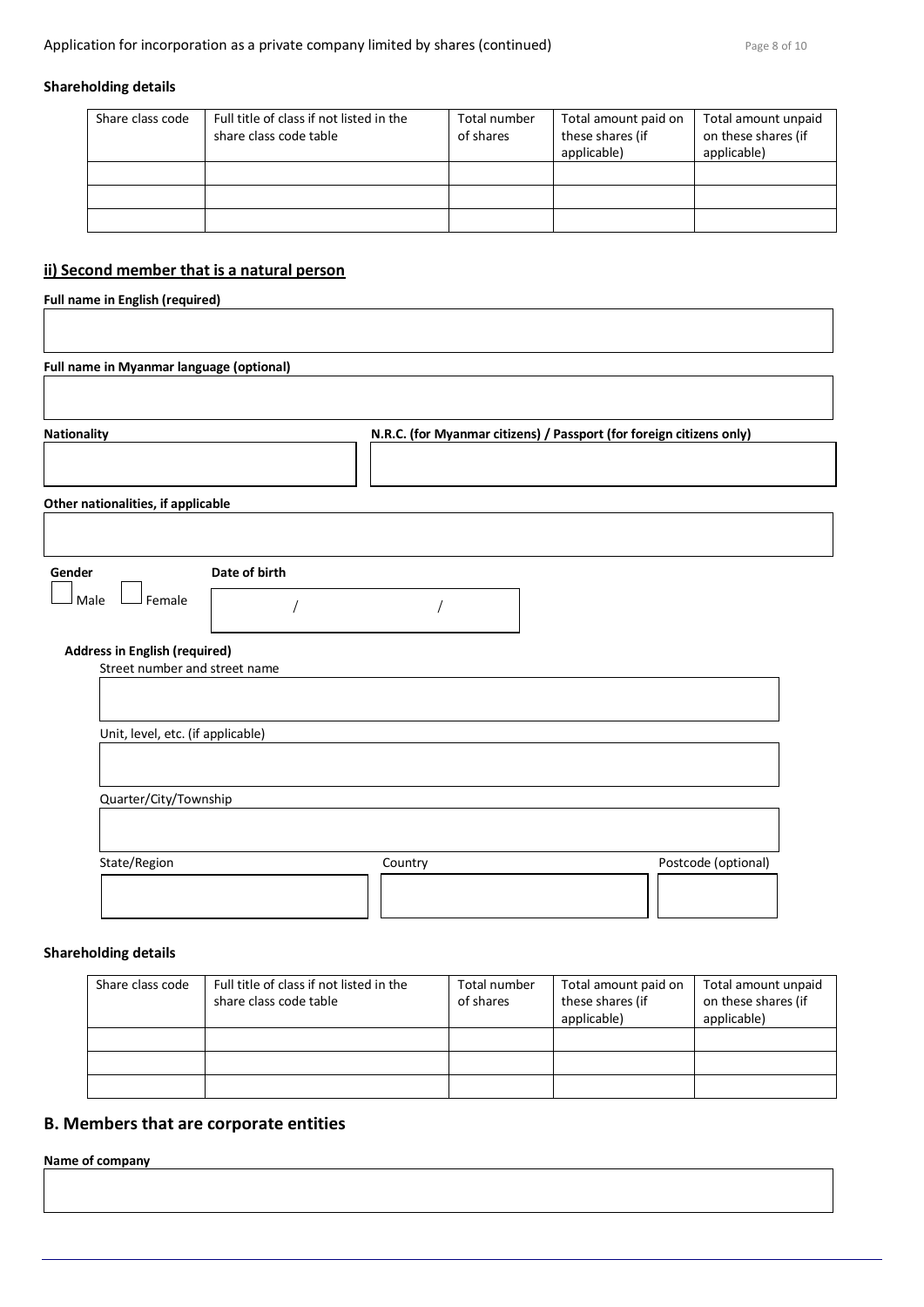| <b>Registration number</b>        |                                                                                    | Jurisdiction of incorporation |
|-----------------------------------|------------------------------------------------------------------------------------|-------------------------------|
| Street number and street name     | Address in English in home jurisdiction (for entities not registered in the Union) |                               |
| Unit, level, etc. (if applicable) |                                                                                    |                               |
| Quarter/City/Township             |                                                                                    |                               |
|                                   |                                                                                    |                               |
| State/Region                      | Country                                                                            | Postcode (optional)           |

#### **Shareholding details**

| Share class code | Full title of class if not listed in the<br>share class code table | Total number<br>of shares | Total amount paid on<br>these shares (if<br>applicable) | Total amount unpaid<br>on these shares (if<br>applicable) |
|------------------|--------------------------------------------------------------------|---------------------------|---------------------------------------------------------|-----------------------------------------------------------|
|                  |                                                                    |                           |                                                         |                                                           |
|                  |                                                                    |                           |                                                         |                                                           |
|                  |                                                                    |                           |                                                         |                                                           |

#### **10. Constitution**

Where the company proposes to use a constitution which differs in any substantive way from the model constitution, this Application must be accompanied by a copy of the constitution certified by the Applicant.

The company will –

Use the model constitution; or

Use its own constitution as attached to this Application.

*By signing this Application, the Applicant hereby certifies that the company has attached a true and correct copy of its constitution certified by the Applicant or otherwise has adopted the model constitution***.**

#### **11. Signed by Applicant**

I certify that the information in this form and any document attached to this form are true and correct.

#### **Signature: \_\_\_\_\_\_\_\_\_\_\_\_\_\_\_\_\_\_\_\_\_\_\_\_\_\_\_\_\_\_\_\_\_\_\_\_\_\_\_\_\_\_\_\_\_\_\_\_\_**

#### **Full name in English (required)**